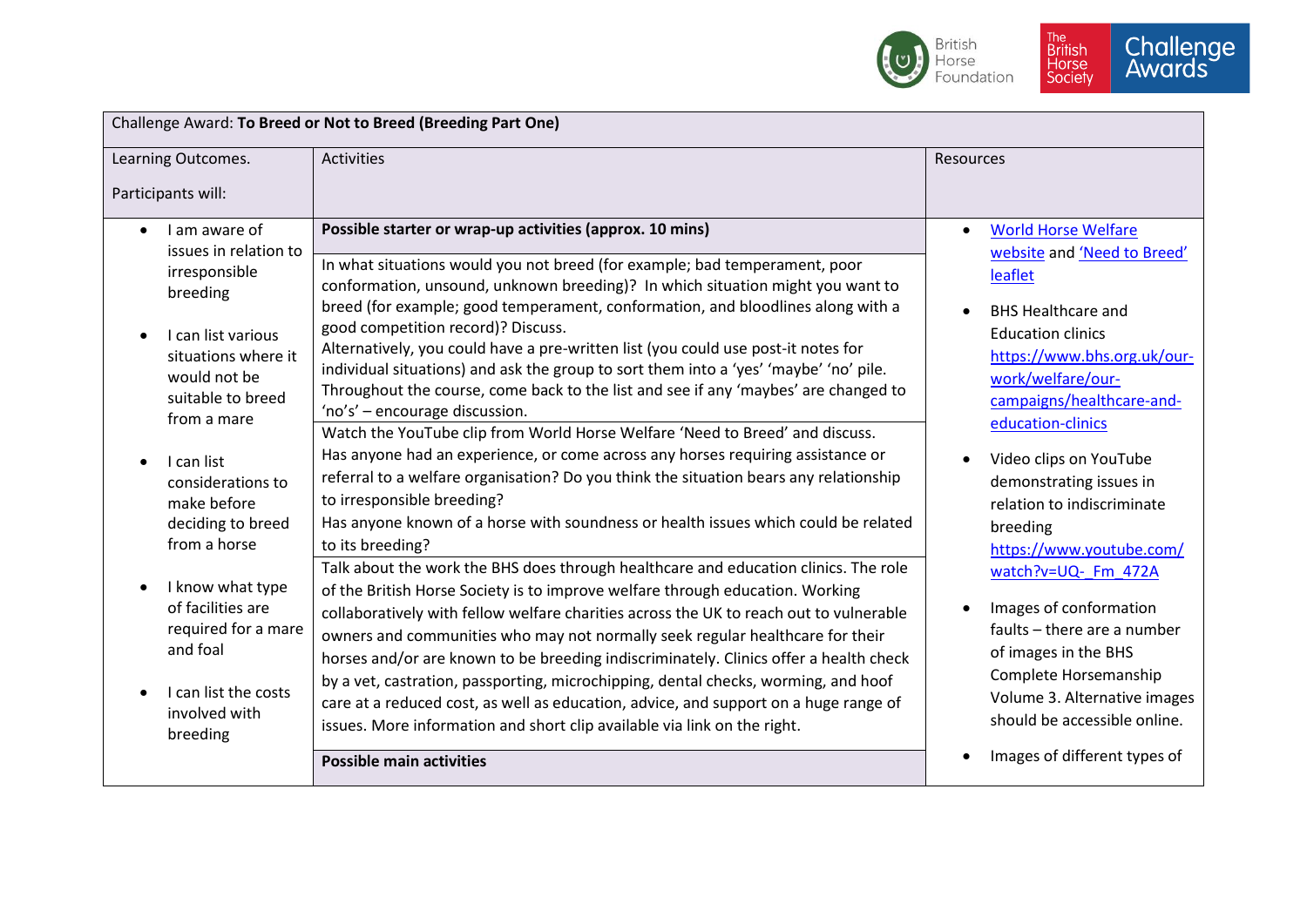

| I know where to go<br>$\bullet$ | Have a list of conditions that are not suitable to breed with, for example; sweet itch,                                                                                                                                                                                                                                                                                                                                                                                                                                                                                                                                                                                                                                                                                                                                                                                                                                                                                                                                                                                                                                                                                                                                                                                        | fencing - there are a number                                                                                                                                                                                                                                                                                                                                                                                                                                                                                  |
|---------------------------------|--------------------------------------------------------------------------------------------------------------------------------------------------------------------------------------------------------------------------------------------------------------------------------------------------------------------------------------------------------------------------------------------------------------------------------------------------------------------------------------------------------------------------------------------------------------------------------------------------------------------------------------------------------------------------------------------------------------------------------------------------------------------------------------------------------------------------------------------------------------------------------------------------------------------------------------------------------------------------------------------------------------------------------------------------------------------------------------------------------------------------------------------------------------------------------------------------------------------------------------------------------------------------------|---------------------------------------------------------------------------------------------------------------------------------------------------------------------------------------------------------------------------------------------------------------------------------------------------------------------------------------------------------------------------------------------------------------------------------------------------------------------------------------------------------------|
| for advice before               | chronic heritable lameness, laminitis, sarcoid near the udder or open sarcoid, sweet                                                                                                                                                                                                                                                                                                                                                                                                                                                                                                                                                                                                                                                                                                                                                                                                                                                                                                                                                                                                                                                                                                                                                                                           | of images in the BHS                                                                                                                                                                                                                                                                                                                                                                                                                                                                                          |
| breeding from a                 | itch, equine asthma, or any serious conformation fault. These could be on cards,                                                                                                                                                                                                                                                                                                                                                                                                                                                                                                                                                                                                                                                                                                                                                                                                                                                                                                                                                                                                                                                                                                                                                                                               | Complete Horsemanship                                                                                                                                                                                                                                                                                                                                                                                                                                                                                         |
| mare                            | along with conditions that would not affect the decision to breed, for example; splints                                                                                                                                                                                                                                                                                                                                                                                                                                                                                                                                                                                                                                                                                                                                                                                                                                                                                                                                                                                                                                                                                                                                                                                        | Volume 1. Alternative images                                                                                                                                                                                                                                                                                                                                                                                                                                                                                  |
|                                 | and windgalls (unless linked to poor conformation) and wall eye (although horses                                                                                                                                                                                                                                                                                                                                                                                                                                                                                                                                                                                                                                                                                                                                                                                                                                                                                                                                                                                                                                                                                                                                                                                               | should be accessible online.                                                                                                                                                                                                                                                                                                                                                                                                                                                                                  |
|                                 | with a wall eye cannot be included in some stud books). The group can then put the<br>cards into different piles - 'Breed' and 'Not to Breed'. (You could have a third pile<br>requiring further discussion, with conditions such as spavins).<br>Once the group has separated these into piles, they can each be discussed.<br>In a real situation where someone is considering breeding with a horse with any of<br>the conditions listed, we would recommend these are always discussed with a vet.<br>A good discussion could follow the exercise above to formulate the type of questions<br>you should be asking your vet if you were considering breeding from your mare. It is<br>also useful to consider and discuss which vets to go to for advice - your own vet may<br>be familiar with your mare and situation, a vet with specialist breeding experience<br>may be useful where a mare is difficult to get into foal, and vets with experience<br>dealing with sports horses will be most informed about the best conformation for a<br>given discipline.<br>There are several conditions in horses which may or may not be heritable, ask your<br>vet for up-to-date information in this area. There are some conditions a vet can test<br>for before breeding. | BHS also has advice on<br>fencing available from:<br>https://www.bhs.org.uk/advi<br>ce-and-information/horse-<br>care/pasture-<br>management/fencing<br>Images of fixtures and<br>fittings in stables-there are a<br>number of images in the BHS<br>Complete Horsemanship<br>Volume 2. Alternative images<br>should be accessible online.<br>BHS also has advice on Stable<br>Management and Safety<br>available from:<br>https://www.bhs.org.uk/advi<br>ce-and-information/horse-<br>care/stable-management- |
|                                 |                                                                                                                                                                                                                                                                                                                                                                                                                                                                                                                                                                                                                                                                                                                                                                                                                                                                                                                                                                                                                                                                                                                                                                                                                                                                                |                                                                                                                                                                                                                                                                                                                                                                                                                                                                                                               |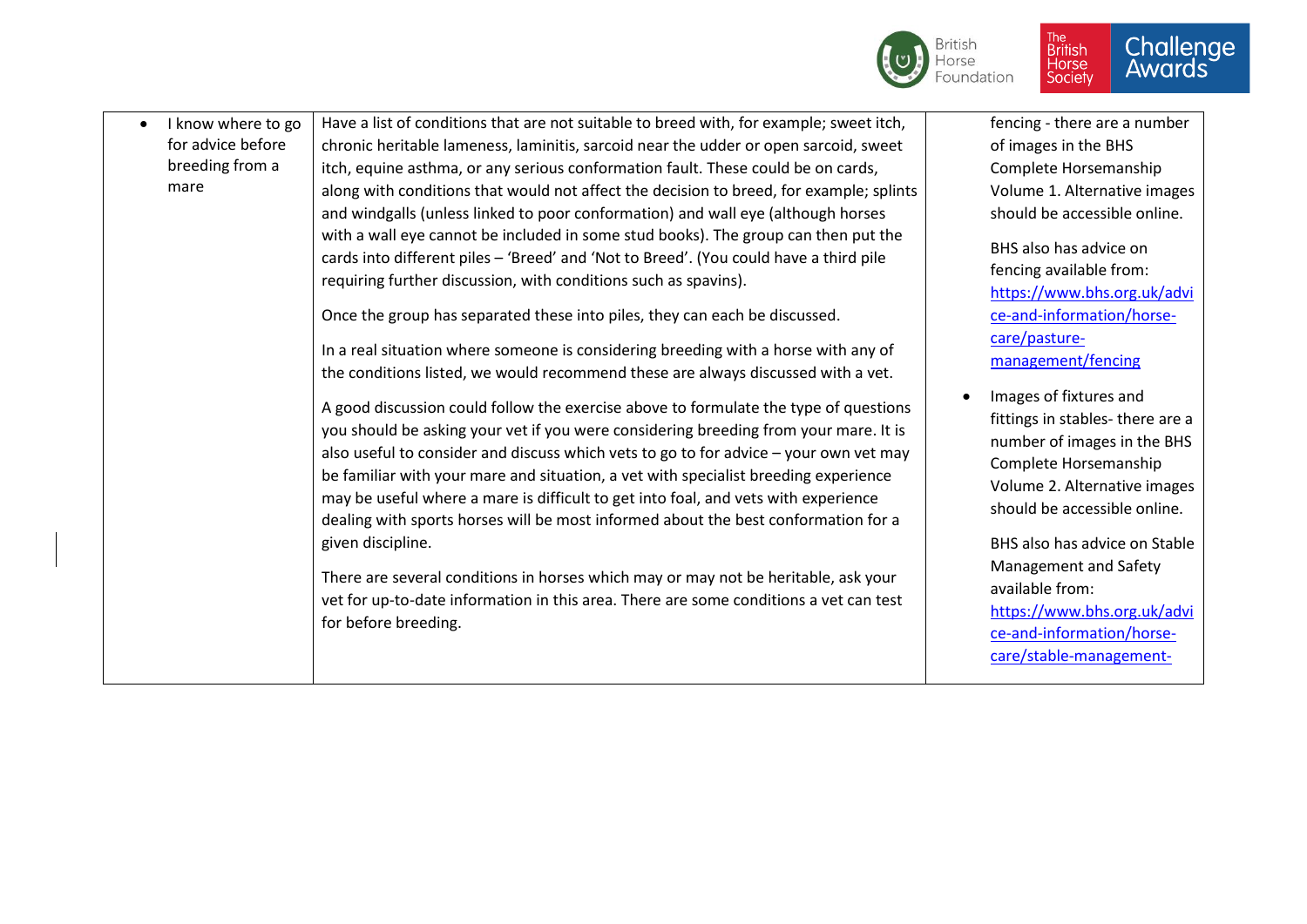

| Optional practical session:                                                                                  | and-safety |
|--------------------------------------------------------------------------------------------------------------|------------|
| Deliver a practical session looking at the conformation of horses available on the                           |            |
| yard. If you deliver theory only sessions, you could take pictures or videos to look at                      |            |
| (have permission from horse owners) and discuss.                                                             |            |
| Provide images of conformation faults, particularly those where you would avoid                              |            |
| breeding from that horse, for example; parrot mouth, deviations in limbs.                                    |            |
| Ask the group to list the considerations that need to be made before making a                                |            |
| decision to breed from a mare, for example; age, maiden mare, barren mare, vulval<br>conformation.           |            |
| Discuss breeding from a mare that is out of work due to injury.                                              |            |
| Look at a mare or a few mares on the yard (or provide photos/case studies) and                               |            |
| assess their suitability (may need to do some research beforehand of each horse's<br>breeding and history).  |            |
| Discuss the professional help available and where they could get advice from.                                |            |
| Discuss the facilities required if intending to breed.                                                       |            |
| Have photos of different types of fencing, to include tornado fencing, sheep wire, two                       |            |
| rail and three rail post and rail, electric tape, wire, and barbed wire. Explain which are                   |            |
| suitable and which are not suitable. Go through the general features required in a                           |            |
| field and then look at field nearby and assess its suitability.                                              |            |
| Have photos of stables, discuss potential hazards to a foal (fixtures and fittings). Go                      |            |
| through the requirements of a suitable stable - look at stables on the yard and assess<br>their suitability. |            |
| Discuss suitable company for a mare and foal to be turned out with.                                          |            |
|                                                                                                              |            |
|                                                                                                              |            |